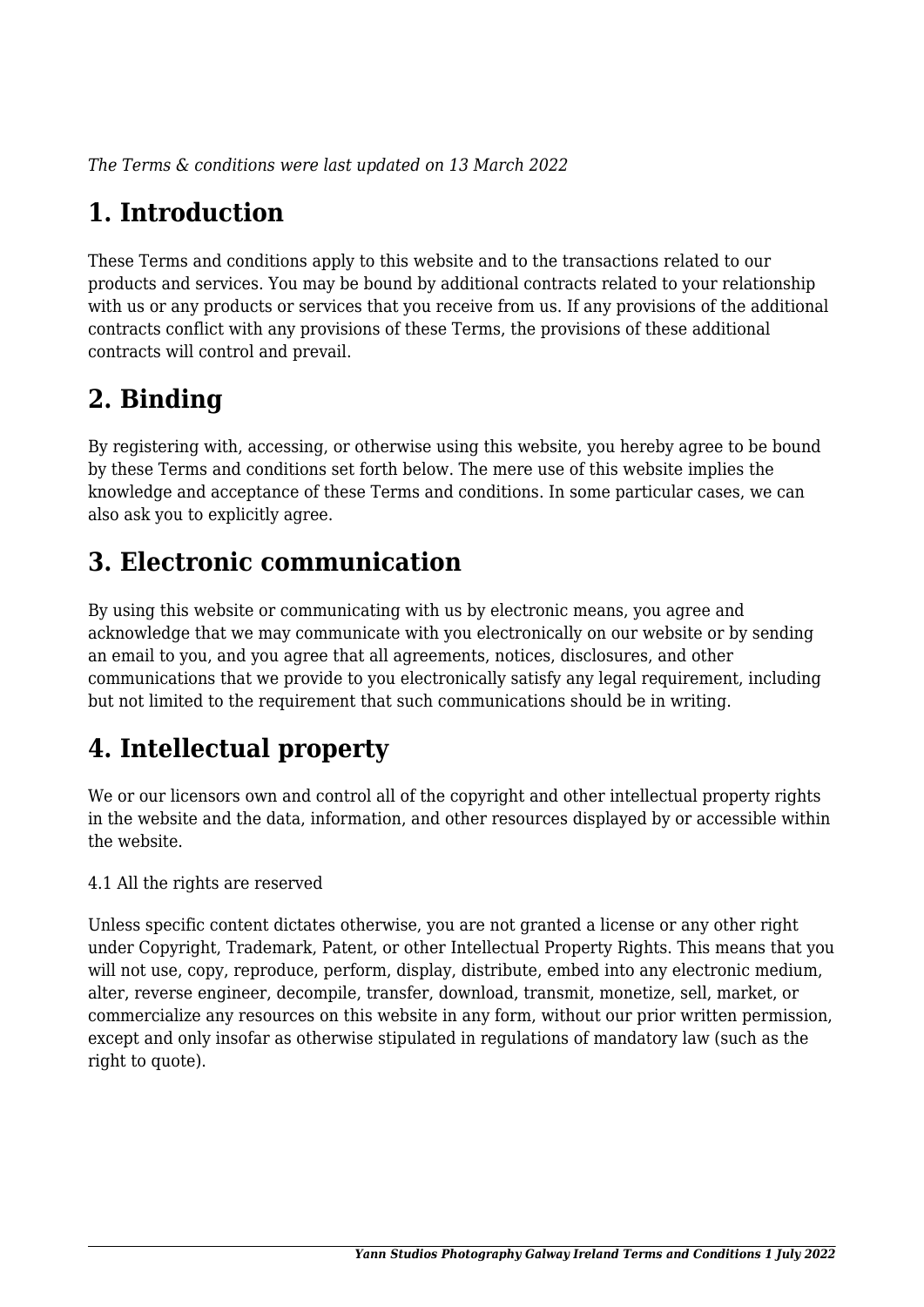# **5. Third-party property**

Our website may include hyperlinks or other references to other party's websites. We do not monitor or review the content of other party's websites which are linked to from this website. Products or services offered by other websites shall be subject to the applicable Terms and Conditions of those third parties. Opinions expressed or material appearing on those websites are not necessarily shared or endorsed by us.

We will not be responsible for any privacy practices or content of these sites. You bear all risks associated with the use of these websites and any related third-party services. We will not accept any responsibility for any loss or damage in whatever manner, however caused, resulting from your disclosure to third parties of personal information.

### **6. Responsible use**

By visiting our website, you agree to use it only for the purposes intended and as permitted by these Terms, any additional contracts with us, and applicable laws, regulations, and generally accepted online practices and industry guidelines. You must not use our website or services to use, publish or distribute any material which consists of (or is linked to) malicious computer software; use data collected from our website for any direct marketing activity, or conduct any systematic or automated data collection activities on or in relation to our website.

Engaging in any activity that causes, or may cause, damage to the website or that interferes with the performance, availability, or accessibility of the website is strictly prohibited.

# **7. Refund and Return policy**

#### 7.1 Right of withdrawal

You have the right to withdraw from this contract within 14 days without giving any reason.

The withdrawal period will expire after 14 days from the day on which you acquire, or a thirdparty other than the carrier and indicated by you acquires, physical possession of the last good, or physical possession of the last lot or piece

To exercise the right of withdrawal, you must inform us of your decision to withdraw from this contract by an unequivocal statement (for example a letter sent by post, fax, or email). Our contact details can be found below. You may use the attached model [withdrawal form](https://yannstudios.com/wp-content/uploads/complianz/withdrawal-forms/withdrawal-form-en.pdf), but it is not obligatory.

You can also electronically fill in and submit the model withdrawal form or any other unequivocal statement on our [website](https://yannstudios.com/contact/).

If you use this option, we will communicate to you an acknowledgement of receipt of such a withdrawal on a durable medium (for example by email) without delay.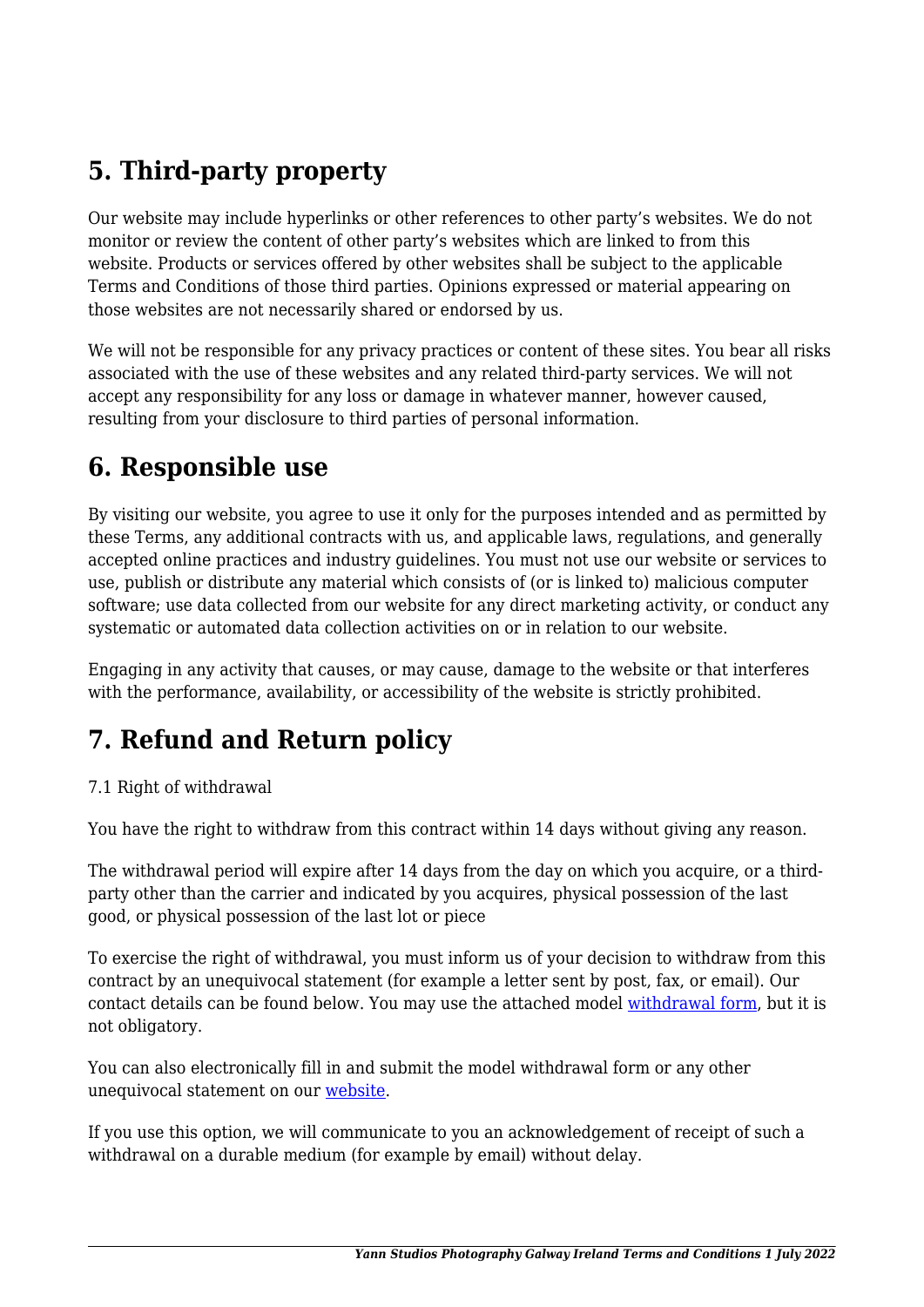To meet the withdrawal deadline, it is sufficient for you to send your communication concerning your exercise of the right of withdrawal before the withdrawal period has expired.

#### 7.2 Effects of withdrawal

If you withdraw from this contract, we shall reimburse you all payments received from you, including the costs of delivery (with the exception of the supplementary costs resulting from your choice of a type of delivery other than the least expensive type of standard delivery offered by us), without undue delay and in any event not later than 14 days from the day on which we are informed about your decision to withdraw from this contract. We will carry out such reimbursement using the same means of payment as you used for the initial transaction unless you have expressly agreed otherwise; in any event, you will not incur any fees as a result of such reimbursement.

We will collect the goods.

You will have to bear the direct cost of returning the goods.

You are only liable for any diminished value of the goods resulting from the handling other than what is necessary to establish the nature, characteristics, and functioning of the goods.

Please note that there are some legal exceptions to the right to withdraw, and some items can therefore not be returned or exchanged. We will let you know if this applies in your particular case.

#### **8. Idea submission**

Do not submit any ideas, inventions, works of authorship, or other information that can be considered your own intellectual property that you would like to present to us unless we have first signed an agreement regarding the intellectual property or a non-disclosure agreement. If you disclose it to us absent such written agreement, you grant to us a worldwide, irrevocable, non-exclusive, royalty-free license to use, reproduce, store, adapt, publish, translate and distribute your content in any existing or future media.

## **9. Termination of use**

We may, in our sole discretion, at any time modify or discontinue access to, temporarily or permanently, the website or any Service thereon. You agree that we will not be liable to you or any third party for any such modification, suspension or discontinuance of your access to, or use of, the website or any content that you may have shared on the website. You will not be entitled to any compensation or other payment, even if certain features, settings, and/or any Content you have contributed or have come to rely on, are permanently lost. You must not circumvent or bypass, or attempt to circumvent or bypass, any access restriction measures on our website.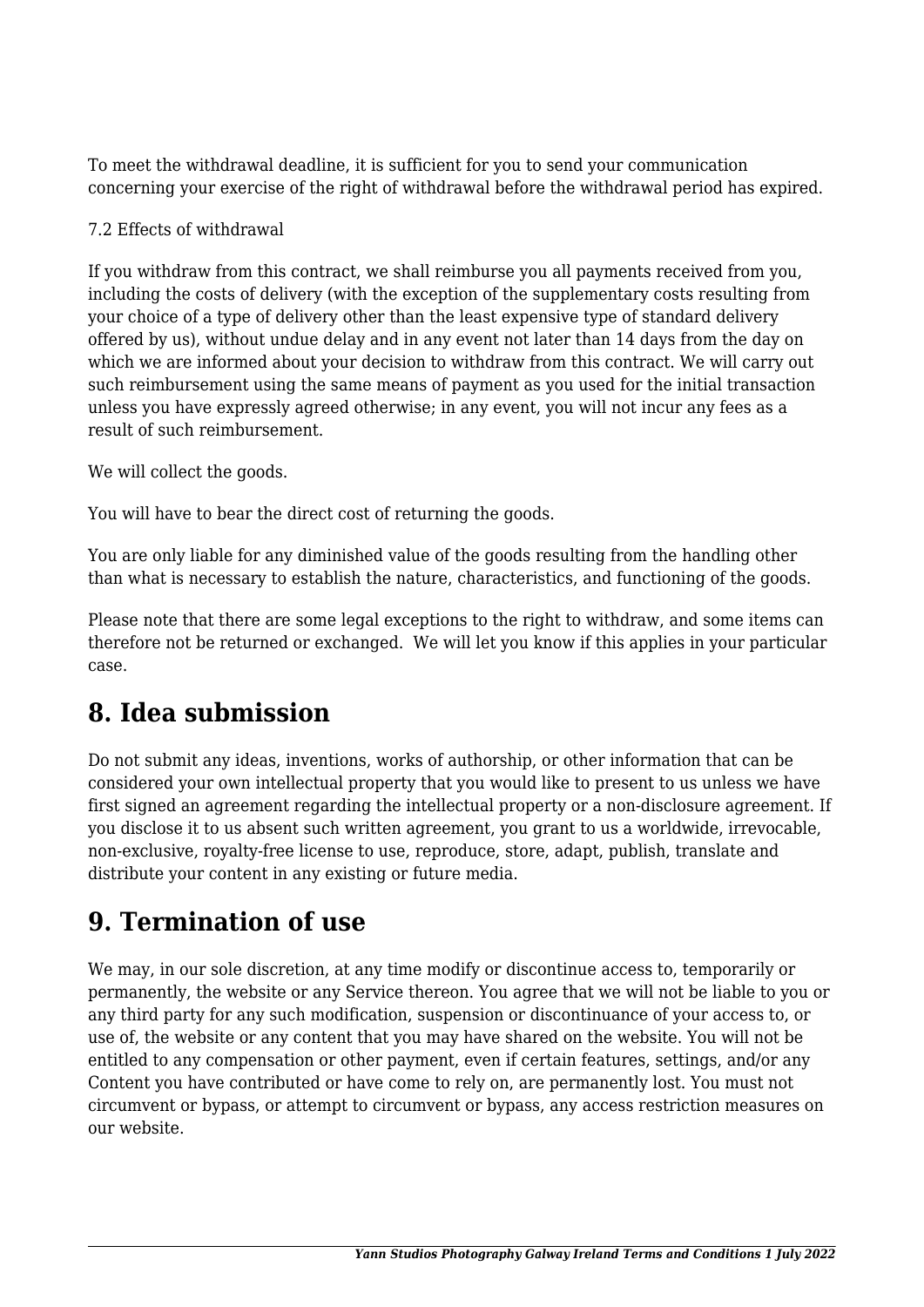# **10. Warranties and liability**

Nothing in this section will limit or exclude any warranty implied by law that it would be unlawful to limit or to exclude. This website and all content on the website are provided on an "as is" and "as available" basis and may include inaccuracies or typographical errors. We expressly disclaim all warranties of any kind, whether express or implied, as to the availability, accuracy, or completeness of the Content. We make no warranty that:

- this website or our content will meet your requirements;
- this website will be available on an uninterrupted, timely, secure, or error-free basis.

Nothing on this website constitutes or is meant to constitute, legal, financial or medical advice of any kind. If you require advice you should consult an appropriate professional.

The following provisions of this section will apply to the maximum extent permitted by applicable law and will not limit or exclude our liability in respect of any matter which it would be unlawful or illegal for us to limit or to exclude our liability. In no event will we be liable for any direct or indirect damages (including any damages for loss of profits or revenue, loss or corruption of data, software or database, or loss of or harm to property or data) incurred by you or any third party, arising from your access to, or use of, our website.

Except to the extent any additional contract expressly states otherwise, our maximum liability to you for all damages arising out of or related to the website or any products and services marketed or sold through the website, regardless of the form of legal action that imposes liability (whether in contract, equity, negligence, intended conduct, tort or otherwise) will be limited to  $\epsilon$ 500. Such limit will apply in the aggregate to all of your claims, actions and causes of action of every kind and nature.

#### **11. Privacy**

To access our website and/or services, you may be required to provide certain information about yourself as part of the registration process. You agree that any information you provide will always be accurate, correct, and up to date.

We have developed a policy to address any privacy concerns you may have. For more information, please see our **Privacy Statement** and our **[Cookie Policy](https://yannstudios.com/cookie-policy-eu/?cmplz_region_redirect=true)**.

#### **12. Export restrictions / Legal compliance**

Access to the website from territories or countries where the Content or purchase of the products or Services sold on the website is illegal is prohibited. You may not use this website in violation of export laws and regulations of Ireland.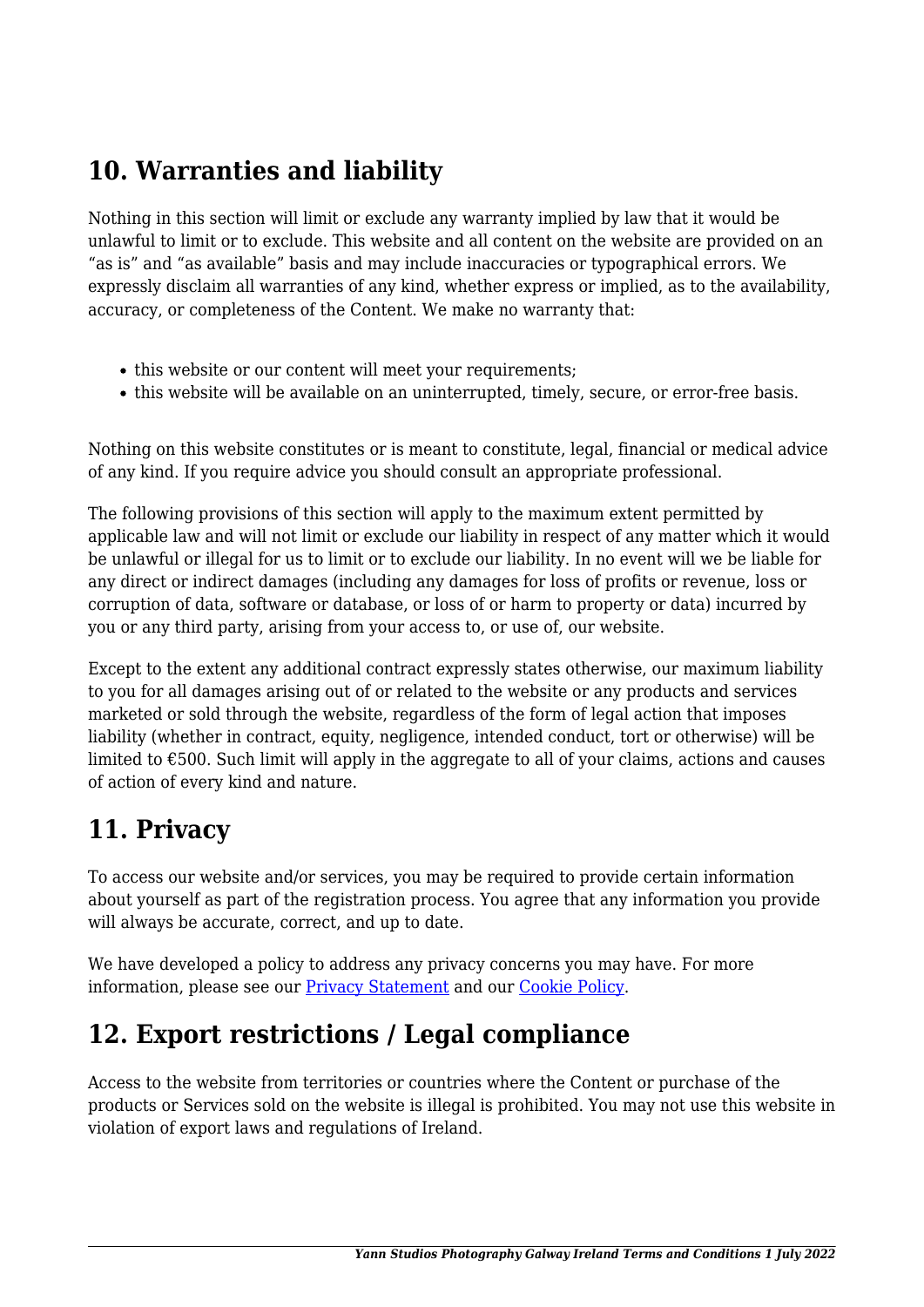## **13. Assignment**

You may not assign, transfer or sub-contract any of your rights and/or obligations under these Terms and conditions, in whole or in part, to any third party without our prior written consent. Any purported assignment in violation of this Section will be null and void.

### **14. Breaches of these Terms and conditions**

Without prejudice to our other rights under these Terms and Conditions, if you breach these Terms and Conditions in any way, we may take such action as we deem appropriate to deal with the breach, including temporarily or permanently suspending your access to the website, contacting your internet service provider to request that they block your access to the website, and/or commence legal action against you.

## **15. Force majeure**

Except for obligations to pay money hereunder, no delay, failure or omission by either party to carry out or observe any of its obligations hereunder will be deemed to be a breach of these Terms and conditions if and for as long as such delay, failure or omission arises from any cause beyond the reasonable control of that party.

# **16. Indemnification**

You agree to indemnify, defend and hold us harmless, from and against any and all claims, liabilities, damages, losses and expenses, relating to your violation of these Terms and conditions, and applicable laws, including intellectual property rights and privacy rights. You will promptly reimburse us for our damages, losses, costs and expenses relating to or arising out of such claims.

## **17. Waiver**

Failure to enforce any of the provisions set out in these Terms and Conditions and any Agreement, or failure to exercise any option to terminate, shall not be construed as waiver of such provisions and shall not affect the validity of these Terms and Conditions or of any Agreement or any part thereof, or the right thereafter to enforce each and every provision.

## **18. Language**

These Terms and Conditions will be interpreted and construed exclusively in English. All notices and correspondence will be written exclusively in that language.